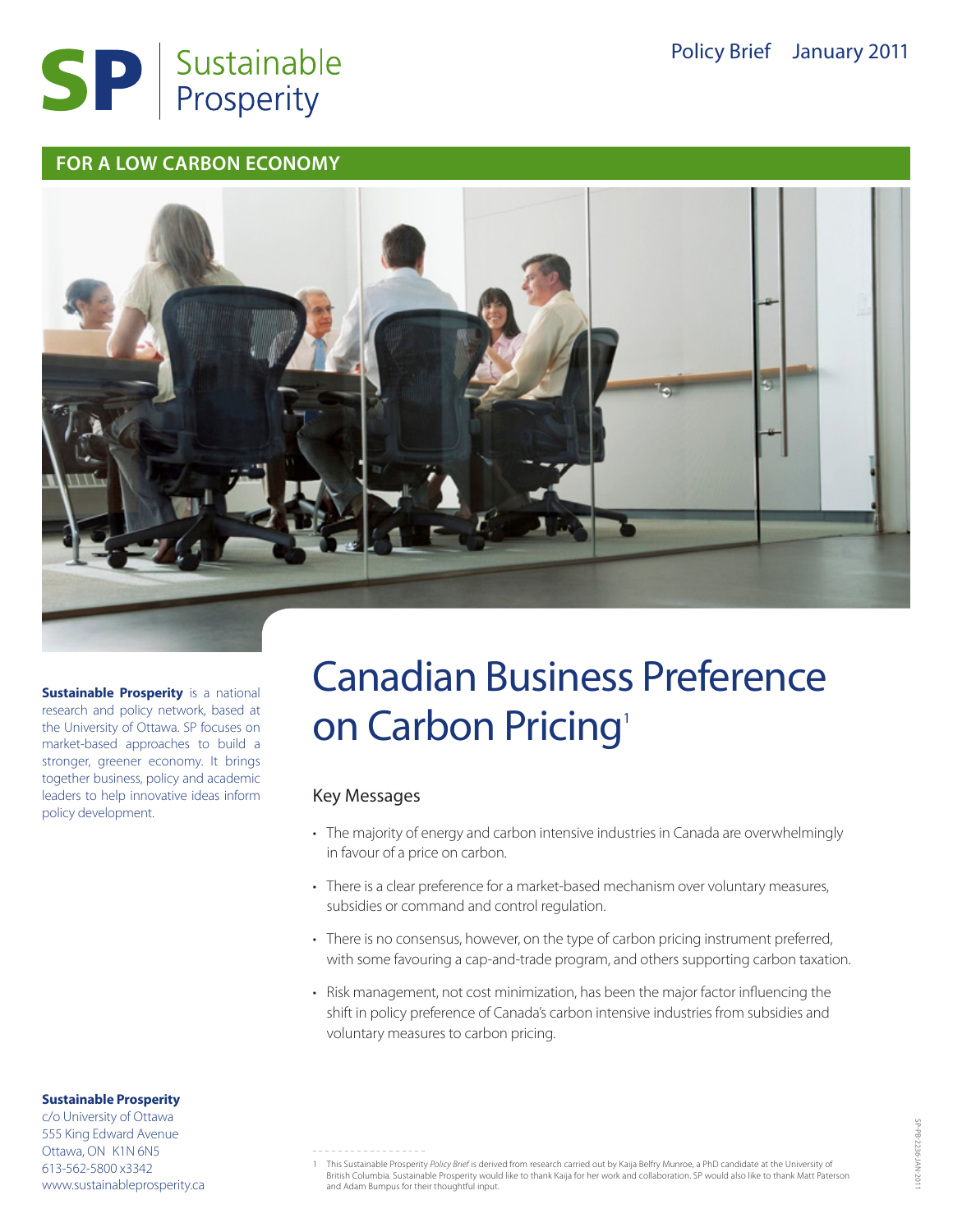### The issue

It is commonly believed that energy and carbon intensive industries in Canada are uniformly opposed to carbon pricing since they would incur the highest costs of the policy. These industries' opposition has been cited as the reason for the Canadian federal government's inaction on climate change.

However, research on the policy preferences of these industries shows that not only are they largely in favour of carbon pricing; but they are more concerned about policy uncertainty than cost minimization. This suggests that the federal government can and should engage with these industries to develop a national carbon pricing strategy.

This suggests that the federal government can and should engage with these industries to develop a national carbon pricing strategy.

### The Knowledge Base

This section describes the policy instruments available to governments looking to reduce a country's carbon emissions, and reviews the experience with these instruments in Canada to date. It also identifies and explains business preferences in Canada for specific instruments.

Five policy instruments are available to governments looking to decrease a country's carbon emissions: subsidies, voluntary programs, traditional regulation, cap-and-trade and taxation (Field and Olewiler: 1994). Subsidies provide individuals and/or industry with public funding for carbon emission reductions. In voluntary programs, industry associations or individual firms agree (often formally) to decrease carbon emissions by a certain amount. However, there is generally no penalty for non-compliance. Cap-and-trade, command and control regulation, and taxation programs, on the other hand, are regulatory and include punitive action or an economic cost for non-compliance. Command and control regulation, as the name suggests, involves government setting a target for industry and enforcing compliance through penalties, often financial. Cap-and-trade involves government setting a limit (cap) on the amount of emissions for the entire economy and then allocating emission credits to individual firms up to that amount. Firms requiring more credits may purchase them from other firms who require fewer credits than their allocation. Finally, a carbon tax would increase the cost of carbon emissions, providing an incentive for firms to decrease emissions.

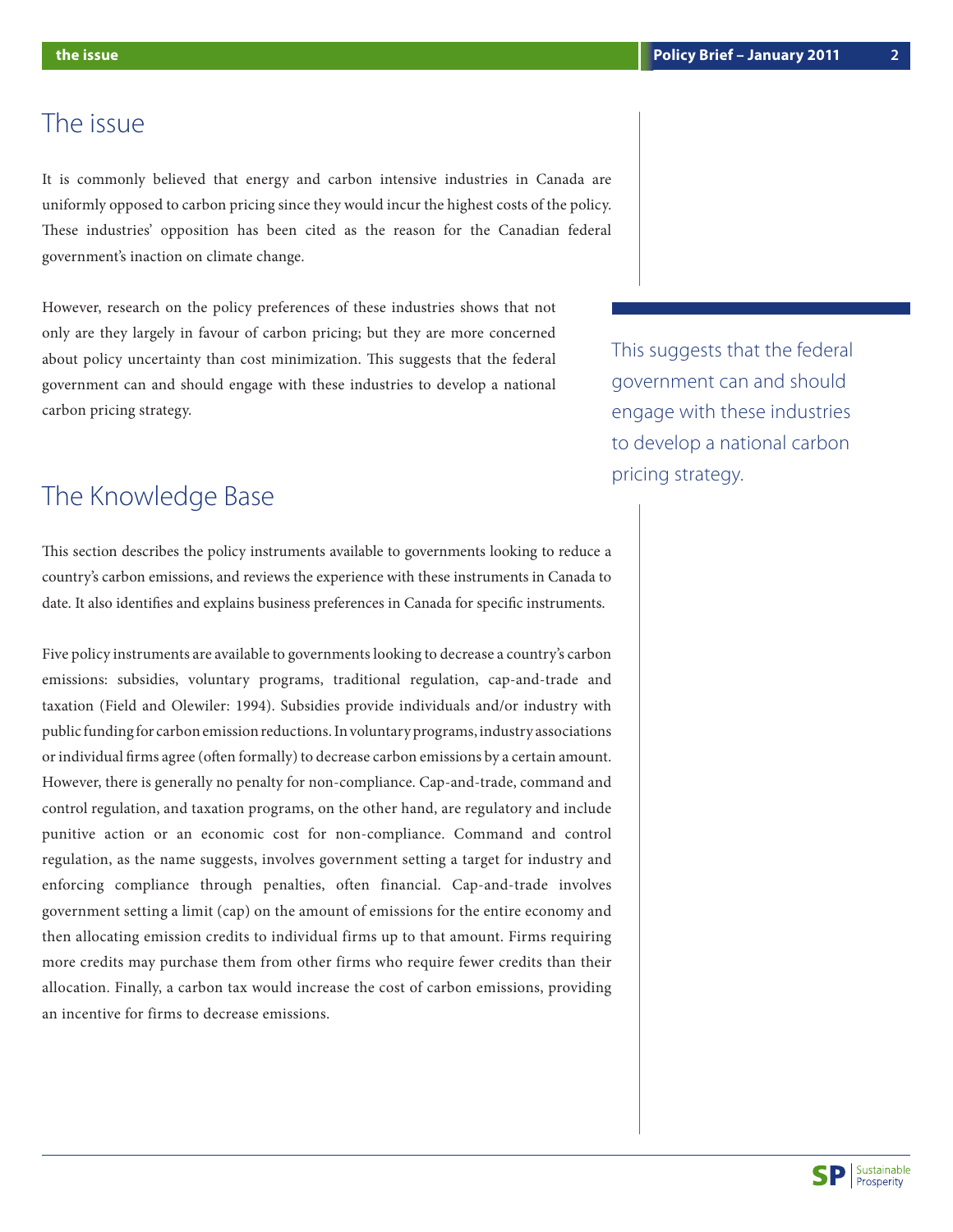#### The knowledge base in Canada

Although the Government of Canada first indicated readiness to adopt regulatory measures in 2002 before ratification of the Kyoto Protocol, Canada has no framework regulation on climate at the federal level at the present time. Plans have been announced for new efficiency standards for automobiles and regulations pertaining to new coal-based electricity generation. However, implementation of these measures (and indeed of any regulatory framework) has been made contingent on parallel regulatory development in the United States.

Approximately half of Canada's emissions result from heavy industry, referred to as Large Final Emitters (LFE), and consequently Canadian climate policy has generally focused on influencing the behaviour of these business actors (Bramley: 2004). Prior to 2001, both industry and government agreed that voluntary agreements and subsidies were the best available climate policy instruments. In 2001, however, the government began to recognize that these policies had not succeeded in reducing emissions. Indeed, emissions have grown substantially since 1990 (Macdonald: Forthcoming).

Given that large final emitters are the primary targets of climate change policy instruments, and that costs to some<sup>2</sup> companies would be expected to increase if regulatory instruments were implemented, business obstruction of these policies could only be expected. The argument that business discontent has led to the government's current policy lethargy is compelling, if we assume that firms are profit maximizing and, therefore, view cost minimization as a central objective. However, the findings of a UBC research study suggest otherwise.<sup>3</sup>

In fact, the majority of energy and carbon intensive industries in Canada overwhelmingly supports a price on carbon and has done so since 2006-2007. The shift from preferring voluntary measures and subsidies to a carbon price can be explained by the fact that many industry associations and firms now value minimizing risk and policy uncertainty over pure cost minimization.

3 Kaija Belfry Munroe, *Business, Risk, and Carbon Pricing: Business Preference for Climate Change Instruments in Canada.* This study interviewed over 35 representatives from major industry associations and some large firms in high emitting sectors in Canada.

Many industry associations and firms now value minimizing risk and policy uncertainty over pure cost minimization.



<sup>2</sup> The distribution of costs between sectors and then firms is heavily dependent on the instrument and its design, timeline, implementation and other factors.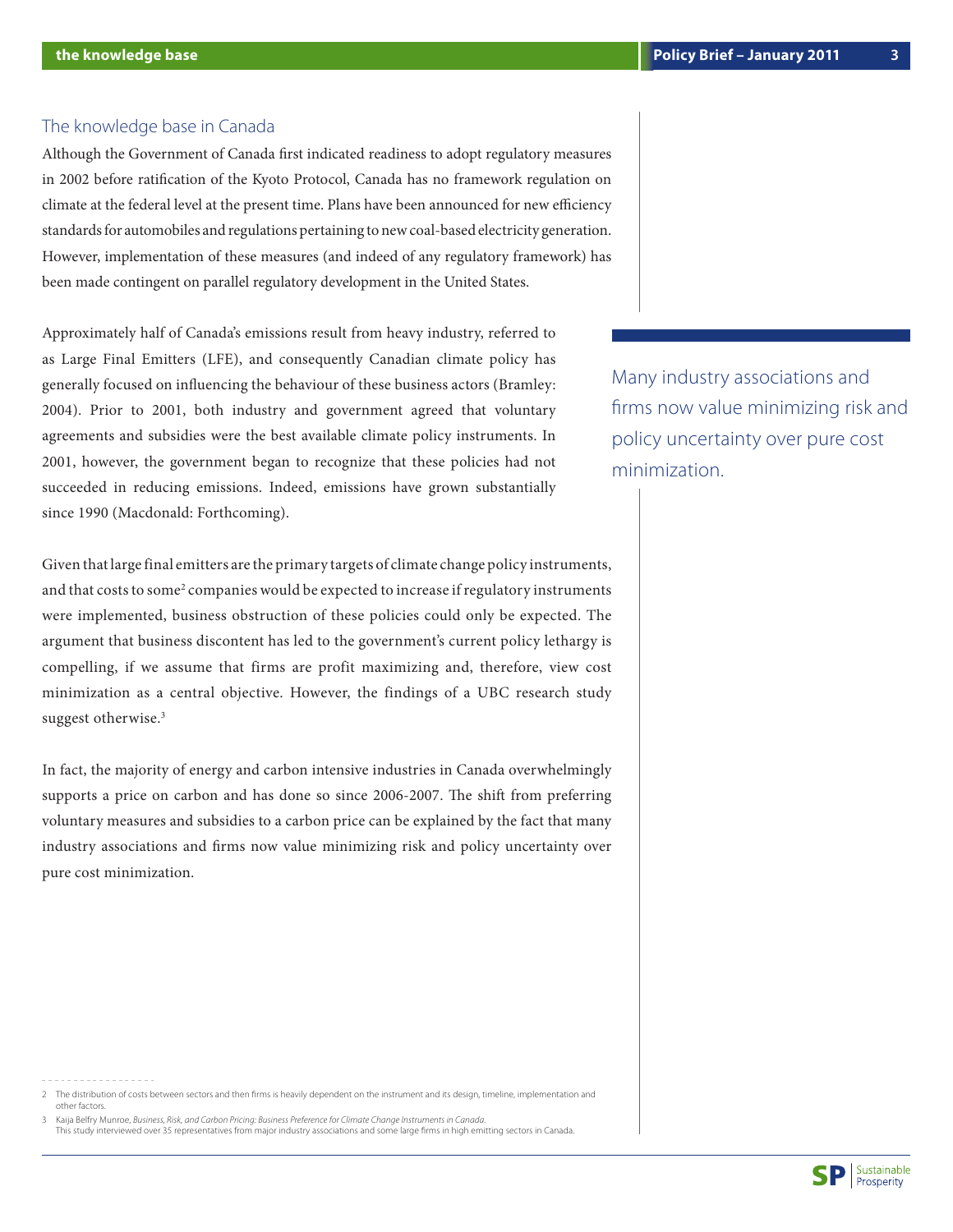Table 1 below lists the preferences of the participating industry associations in 2009 when interviews were undertaken; Table 2 lists the preferences of participating firms along with association preferences for each sector, again as of 2009.<sup>4</sup> Assuming that firms' policy preferences are most heavily influenced by cost minimization, firms would be expected to prefer subsidies and voluntary agreements – theoretically the cheapest policies for companies – and, then, capand-trade, command and control regulation, and carbon taxation in that order (Field and Olewiler: 1994). However the findings of this study do not correspond with these expectations, even though the full range of regulatory and marketbased options were presented in interviews.

… the majority of energy and carbon intensive industries in Canada overwhelmingly supports a price on carbon and has done so since 2006-2007.

#### Table 1. Association Preferences as of 2009

| <b>NAME</b>                                                           | <b>SUPPORTS</b><br><b>PRICE ON</b><br><b>CARBON?</b> | <b>OFFICIAL PREFERENCE</b>                                 | <b>UNOFFICIAL (PERSONAL)</b><br><b>PREFERENCE<sup>5</sup></b> |
|-----------------------------------------------------------------------|------------------------------------------------------|------------------------------------------------------------|---------------------------------------------------------------|
| Canadian Electricity Association (CEA)                                | <b>No</b>                                            | Time, Money (through increase<br>in price where regulated) |                                                               |
| Mining Association of Canada (MAC)                                    | Yes                                                  | <b>No</b>                                                  | Carbon Tax                                                    |
| Canadian Vehicle Manufacturer's Association (CVMA)                    | Yes                                                  | Cap-and-trade                                              |                                                               |
| <b>Canadian Steel Producers Association (CSPA)</b>                    | Yes                                                  | <b>No</b>                                                  | <b>No</b>                                                     |
| <b>Canadian Gas Association (CGA)</b>                                 | Yes                                                  | <b>No</b>                                                  | Carbon Tax                                                    |
| Canadian Petroleum Products Institute (refiners and retailers) (CPPI) | Yes                                                  | <b>No</b>                                                  | Carbon Tax                                                    |
| Canadian Council of Chief Executives (CCCE)                           | Yes                                                  | <b>No</b>                                                  | Carbon Tax                                                    |
| <b>Canadian Chemical Producers Association (CCPA)</b>                 | Yes                                                  | Cap-and-Trade                                              |                                                               |
| Railway Association of Canada (RAC)                                   | Yes                                                  | Cap-and-Trade                                              |                                                               |
| Forest Products Association of Canada (FPAC)                          | Yes                                                  | <b>No</b>                                                  | Cap-and-Trade                                                 |
| Aluminum Association of Canada (AAC)                                  | Yes                                                  | Cap-and-Trade                                              |                                                               |
| Canadian Association of Petroleum Producers (CAPP)                    | Yes                                                  | Modified Carbon Tax <sup>6</sup>                           |                                                               |
| Cement Association of Canada (CAC)                                    | Yes                                                  | <b>No</b>                                                  |                                                               |

- 4 While the reader may legitimately wonder whether economic conditions in 2009 were materially different, and whether the conclusions drawn in this exercise might be less relevant to today as a result, SP believes that risk management has now become – if anything – a more pressing priority for business. Therefore, we assume that business attitudes to carbon pricing have not changed.
- 5 Official preferences have been formally adopted by the organization through its decision-making apparatus; however, in many cases,<br>representatives from associations or firms with no official preference articulated unoffi because it demonstrates a higher level of support for carbon taxation within the business community than would otherwise be apparent.
- 6 CAPP supports a carbon tax on marginal emissions above a set quota. It is therefore different than traditional carbon taxation, which would tax all emissions.

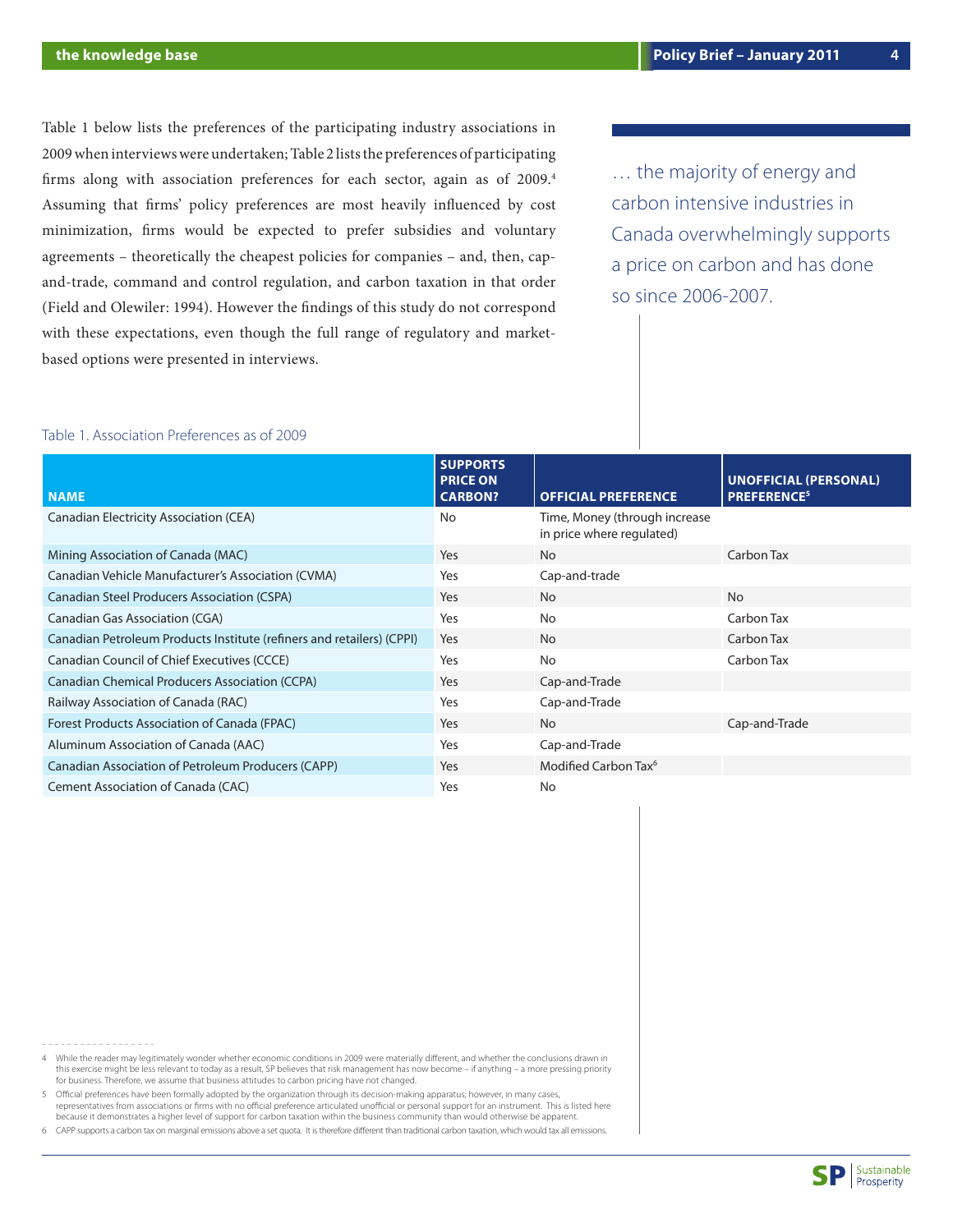#### Table 2. Firm Preferences as of 2009 – (Associations for included sectors also listed in bold)

| <b>SECTOR</b>      | <b>FIRM</b>           | <b>ACCEPTS A PRICE</b><br><b>ON CARBON?</b> | <b>OFFICIAL PREFERENCE</b>                 | <b>UNOFFICIAL (PERSONAL)</b><br><b>PREFERENCE</b> |
|--------------------|-----------------------|---------------------------------------------|--------------------------------------------|---------------------------------------------------|
| <b>FPAC</b>        |                       | <b>Yes</b>                                  | Cap-and-trade                              |                                                   |
| Forestry           | Weyerhaeuser          | Yes                                         | Cap-and-trade                              |                                                   |
| Forestry           | Canfor                | Yes                                         | No                                         | Cap-and-trade                                     |
| Forestry           | <b>Catalyst Paper</b> | Yes                                         | <b>No</b>                                  | Carbon Tax                                        |
| Forestry           | <b>West Fraser</b>    | Yes                                         | <b>No</b>                                  | No                                                |
| Forestry           | AbitibiBowater        | Yes                                         | Cap-and-trade                              |                                                   |
| <b>CAC</b>         |                       | <b>Yes</b>                                  | <b>No</b>                                  | No                                                |
| Cement             | Essroc                | Yes                                         | Voluntary, then Carbon tax                 |                                                   |
| Cement             | St Mary's Cement      | Yes                                         | Cap-and-trade                              |                                                   |
| Cement             | Holcim                | Yes                                         | Cap-and-trade                              |                                                   |
| Cement             | Lehigh                | Yes                                         | <b>No</b>                                  | Cap-and-trade                                     |
| <b>CGA</b>         |                       | <b>Yes</b>                                  | <b>No</b>                                  | <b>Carbon Tax</b>                                 |
| Natural gas        | EnCana                | Yes                                         | Carbon Tax                                 |                                                   |
| <b>Natural Gas</b> | <b>Union Gas</b>      | Yes                                         | Carbon Tax                                 |                                                   |
| <b>Natural Gas</b> | Gaz Metro             | Yes                                         | Cap-and-trade                              |                                                   |
| <b>CAPP</b>        |                       | <b>Yes</b>                                  | <b>Modified Carbon Tax</b>                 |                                                   |
| Petroleum          | ConocoPhillips Canada | Yes                                         | Carbon tax in Canada (Cap-and-trade in US) |                                                   |
| Petroleum          | Suncor                | Yes                                         | Cap-and-trade                              |                                                   |
| Petroleum          | Nexen                 | Yes                                         | Carbon tax                                 |                                                   |
| Petroleum          | Petro-Canada          | Unclear <sup>7</sup>                        | No (although support of CAPP position)     | <b>No</b>                                         |
| Petroleum          | Shell Canada          | Yes                                         | Cap-and-trade                              |                                                   |

#### Determining preferences

As the tables illustrate, there is considerable variation in the type of carbon pricing supported by industry. While the majority of firms supported a cap-and-trade program; several supported a carbon tax. A proponent of one instrument over another tended to emphasize its virtues: for example, the simplicity and efficiency of a carbon tax, or the potential for a harmonized North American cap-and-trade system. Cap-and-trade was also criticized by proponents of carbon taxation as susceptible to price volatility and, therefore, uncertainty. Why one firm or association viewed efficiency (taxation) as more significant than harmonization (cap-and-trade) could not be clearly explained through the particular characteristics of a firm or industry.

Instead, two factors influenced support for carbon taxation versus emissions trading. First, firms where decision-makers had direct previous experience with an instrument were more likely to support that instrument. Second, where firm or association officials perceived a competitive advantage from a particular instrument, they would support that instrument. For instance, natural gas firms operating in regions where electrical utilities currently employ coal for power generation supported carbon taxation, because officials believed

7 Petro-Canada's views on carbon pricing were contradictory and thus no preference is recorded.

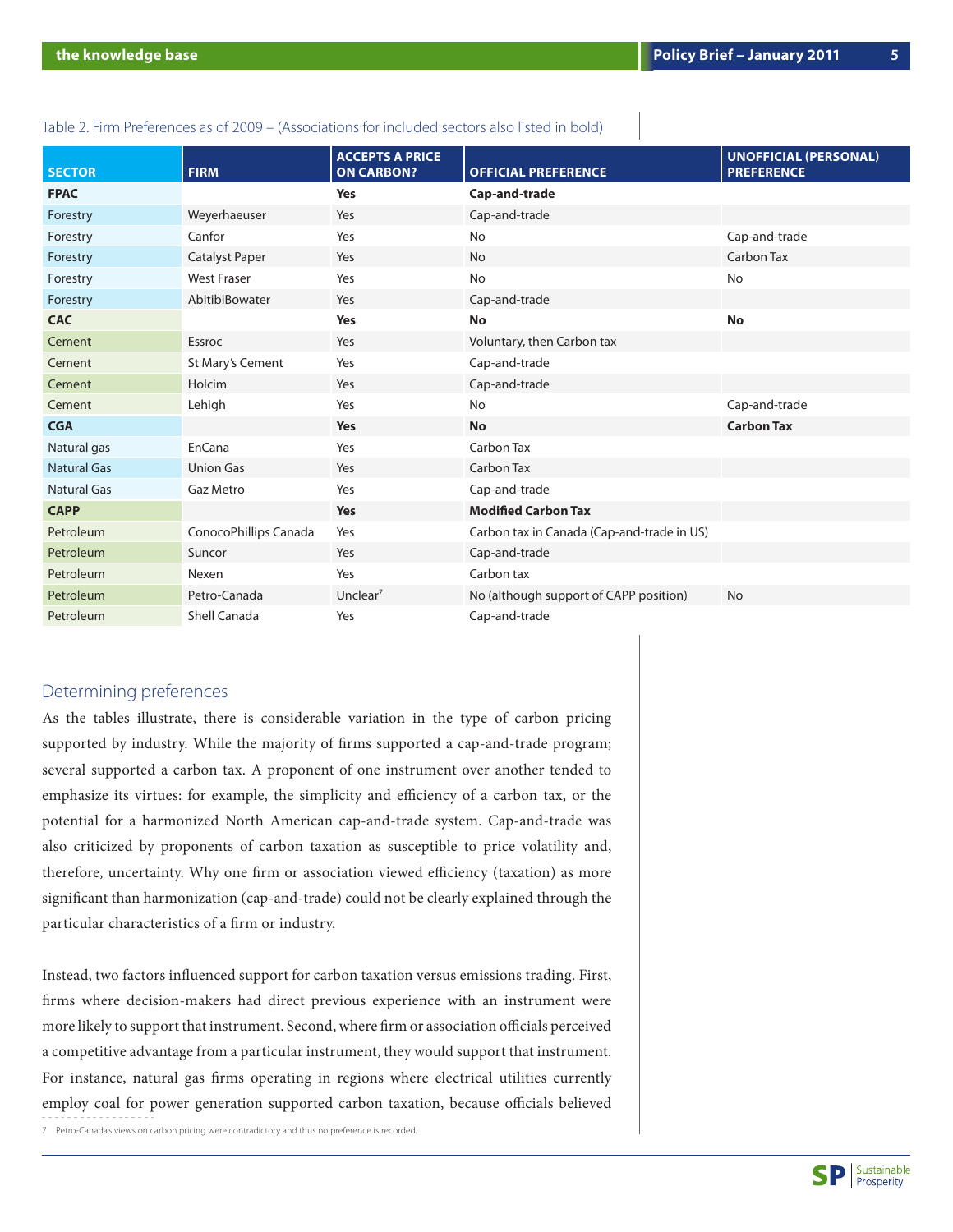that a tax would make coal relatively more expensive and natural gas relatively less expensive to utilities. In other words, natural gas firm officials believed that carbon taxation could help them increase their market share in electricity generation.

However, this study also found that while perceived advantage or previous experience explain much of the variation in support for a type of carbon pricing, understanding why firms have come to support carbon pricing over voluntary mechanisms requires a shift in the conceptual lens we use to understand business preferences for government policy. A significant number of respondents cited risk management as weighing more heavily in their organization's preference decisionmaking processes than cost minimization.

#### Risk Management and Investment

Risk management has steadily become an overwhelming focus in the business community, likely due to past high profile events where large companies faced threats from unexpected sources, such as the collapse of the venerable Barings Bank due to the actions of a rogue trader in 1995. Risk management as a corporate governance practice attempts to "manage the unmanageable" by putting in place systems and structures to prevent such catastrophes (Power: 2004a: 73).

Governments and professional organizations have implemented rules and frameworks to compel firms to adopt risk management "best practices". The Sarbanes-Oxley legislation in the US and the international Basel II accords for the banking industry provide perhaps the best examples of this phenomenon (Power: 2004b). These legislative changes have transformed risk management from a practice into a regime, increasing its significance in all areas of corporate decision-making.

While the term "risk" is often employed loosely by business and government officials and can refer to an event that might lead to a negative consequence for a firm (a hazard), the probability of that event taking place, or the consequence of that event, it also highlights the significance of investment for business success or failure. In the business context, risk is most often defined as "[the] uncertainty that an investment will earn its expected rate of return"(Reilly: 2006).

Investors are concerned with the risk-return trade-off of any potential investment: the greater the risk, the greater the return required to compensate the investor. Therefore, any environmental or political change that increases the uncertainty that an investment will provide the expected rate of return over its life span increases the risk of that investment and decreases the likelihood that it will receive funding from investors. This

There is considerable variation in the type of carbon pricing supported by industry. While the majority of firms supported a cap-and-trade program; several supported a carbon tax.

Understanding why firms have come to support carbon pricing over voluntary mechanisms requires a shift in the conceptual lens we use to understand business preferences for government policy.

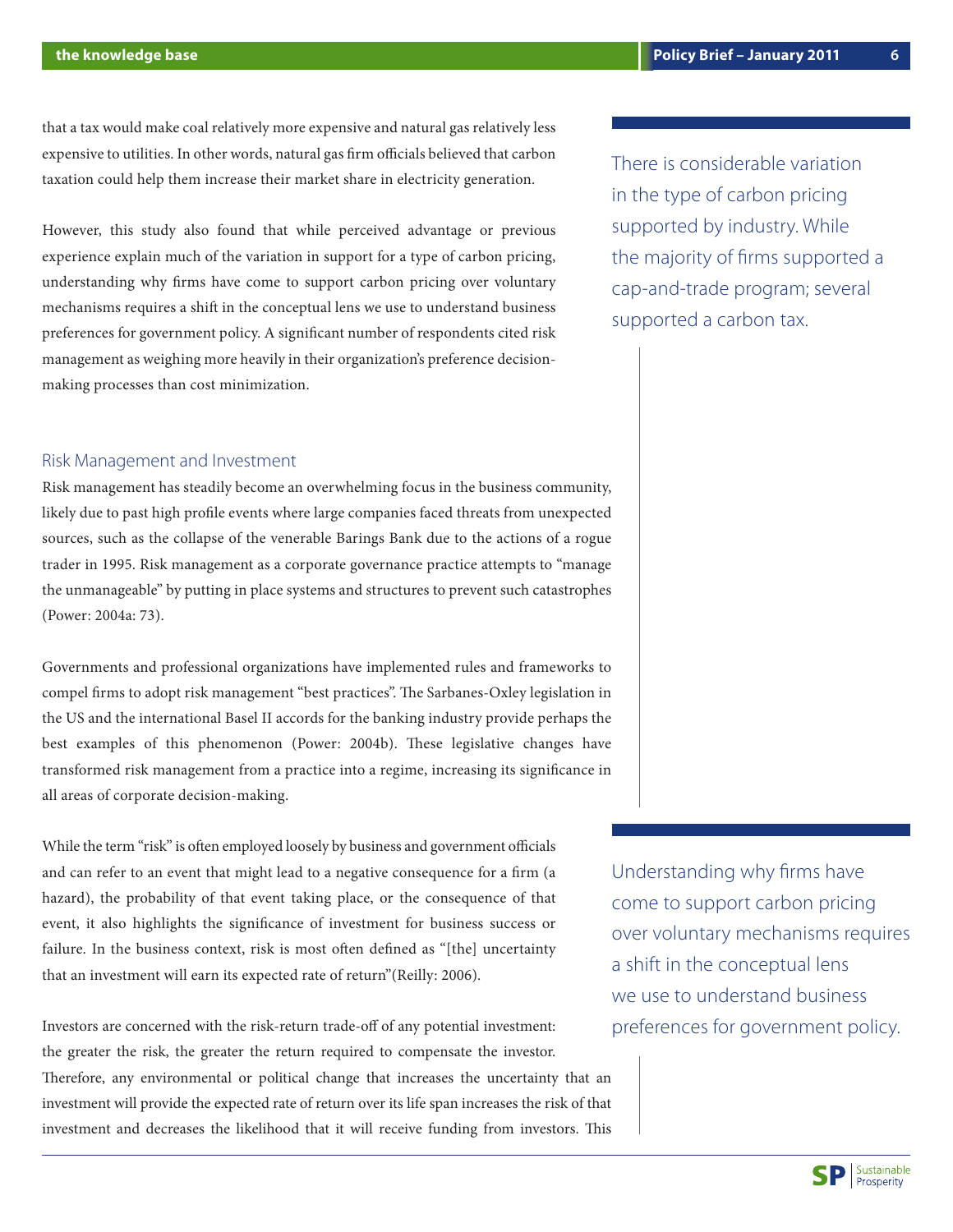pattern influences not only the firm's internal investment decision-making (i.e. should we build that plant now?); but also the likelihood that the firm itself will be viewed as a secure investment vehicle by external investors, including institutional investors and shareholders.

The research carried out by Belfry found considerable evidence that concern over investor risk perceptions significantly impacted business-government relations on climate change in Canada and that business preferences for climate change policy instruments ultimately shifted in response to investor concern. In 2002, the Government of Canada surprised many in the environmental and business community when it agreed to limit business liabilities under a possible future carbon price to \$15/ton and a 15% emissions reduction from business as usual in 2012 (Harrison: 2007). Given that this agreement rendered it almost impossible for Canada to meet its Kyoto obligations without substantial public funding, most observers were baffled by the government's decision (Harrison: 2007). Officials on both side of the negotiation affirmed, however, that the reason for the agreement was that institutional investors were refusing to provide necessary capital for oil sands development until certainty on a future carbon price was provided (Alvarez: 2010), (Confidential Interview with a government official: 2009). None of the interview subjects could remember why \$15 was chosen as the price ceiling, suggesting that the certainty itself was more important than the cost.

Equally, this study found a correlation between the shift in business preferences toward carbon pricing and a substantial increase in the frequency of communications with shareholders, through annual reports, on climate change starting in 2007. In other words, Canadian business responded to public opinion<sup>8</sup> by shifting its preference towards carbon pricing in 2006-2007. Shareholder risk perceptions are of particular importance because the strength of a firm's share price has been found to be directly and inversely related to the likelihood of hostile acquisition by competing firms – a significant threat to firm survival (Powell: 1997).

> Risk management has steadily become an overwhelming focus in the business community.

8 Public opinion can be a proxy for the concerns of shareholders.

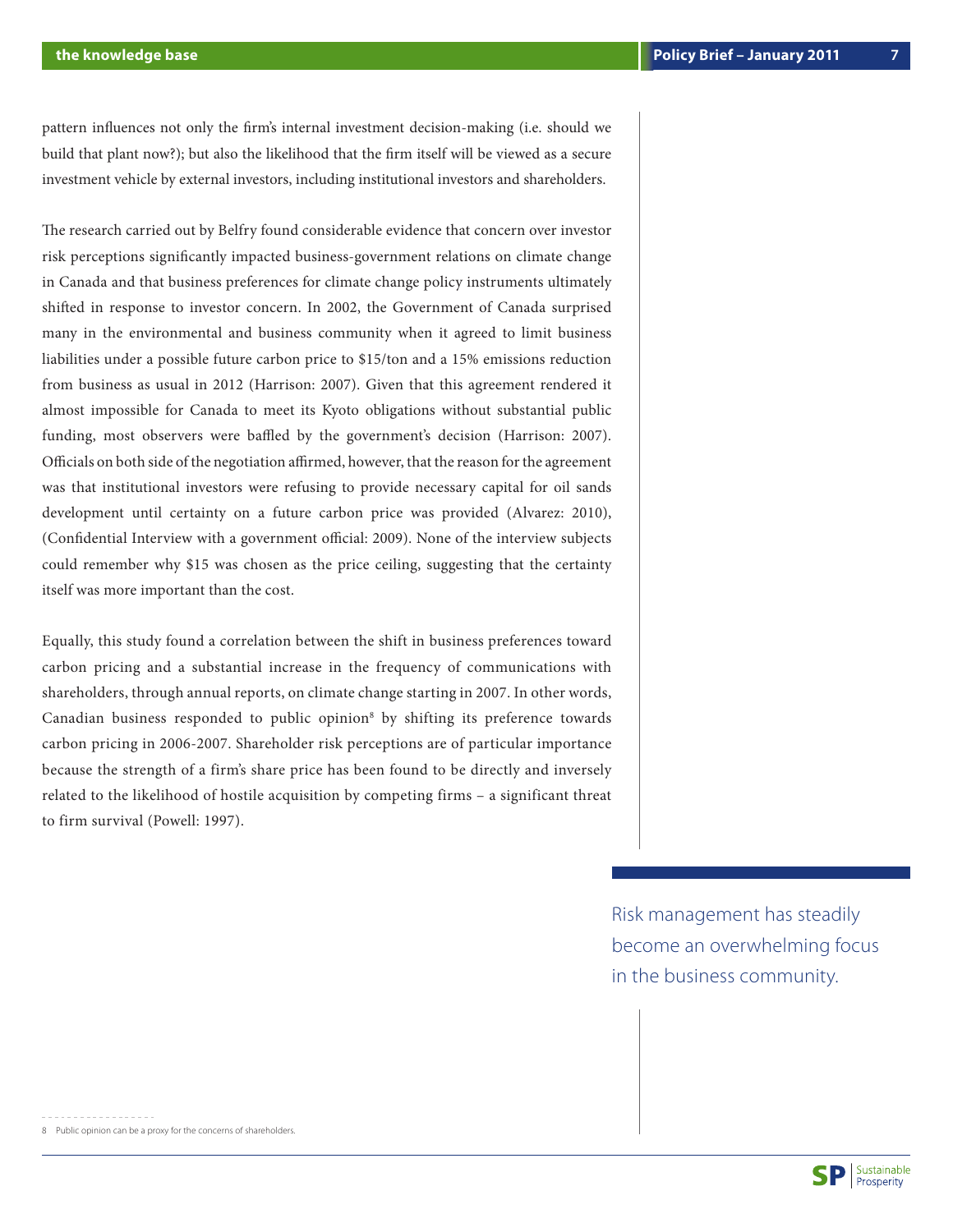The significance of risk management and investment for business carbon pricing policy preferences has several implications for business-government relations in Canada.

#### Survival

Business officials care not only about optimizing profit, but about ensuring the survival of the organization for which they work. "Reputational risks" are a significant concern to business officials, as they try and manage how they are perceived by external investors and customers. Firms, therefore, may be willing to assume greater costs in order to protect their reputation in relation to public opinion and investor concern. This is not an example of "green washing" but a necessary component of business success.

Certainty in climate policy is necessary for firms to make informed decisions about their own investments.

#### Policy Certainty

As risk in the investment context is a type of uncertainty, policy certainty is very important to business success. Certainty in climate policy is necessary for firms to make informed decisions about their own investments, while external investors also require certainty for their analysis and investment decision-making process, meaning that policy uncertainty is almost always bad for business. For example, Nexen, an oil company operating in Alberta and overseas, has delayed aspects of a major development at Long Lake, Alberta, until further details on Canada's climate change plan are made available (Haggett: 2009; Nexen: 2009). In this case, company officials were concerned not only that a carbon price would make the investment unviable, but that the corporation would be forced to develop a carbon capture and storage facility at the plant – a process that would be both more efficient and less costly to implement if included at the development stage of the project (Blackwell: 2009).

#### Experience

Belfry's research suggests that past experience on the part of the firm– and, thus, of decision-makers within the firm – with a particular policy option increases their relative support for that policy. Familiarity with a given policy decreases risk and uncertainty, giving management confidence that they are able to manage and operate under the policy.

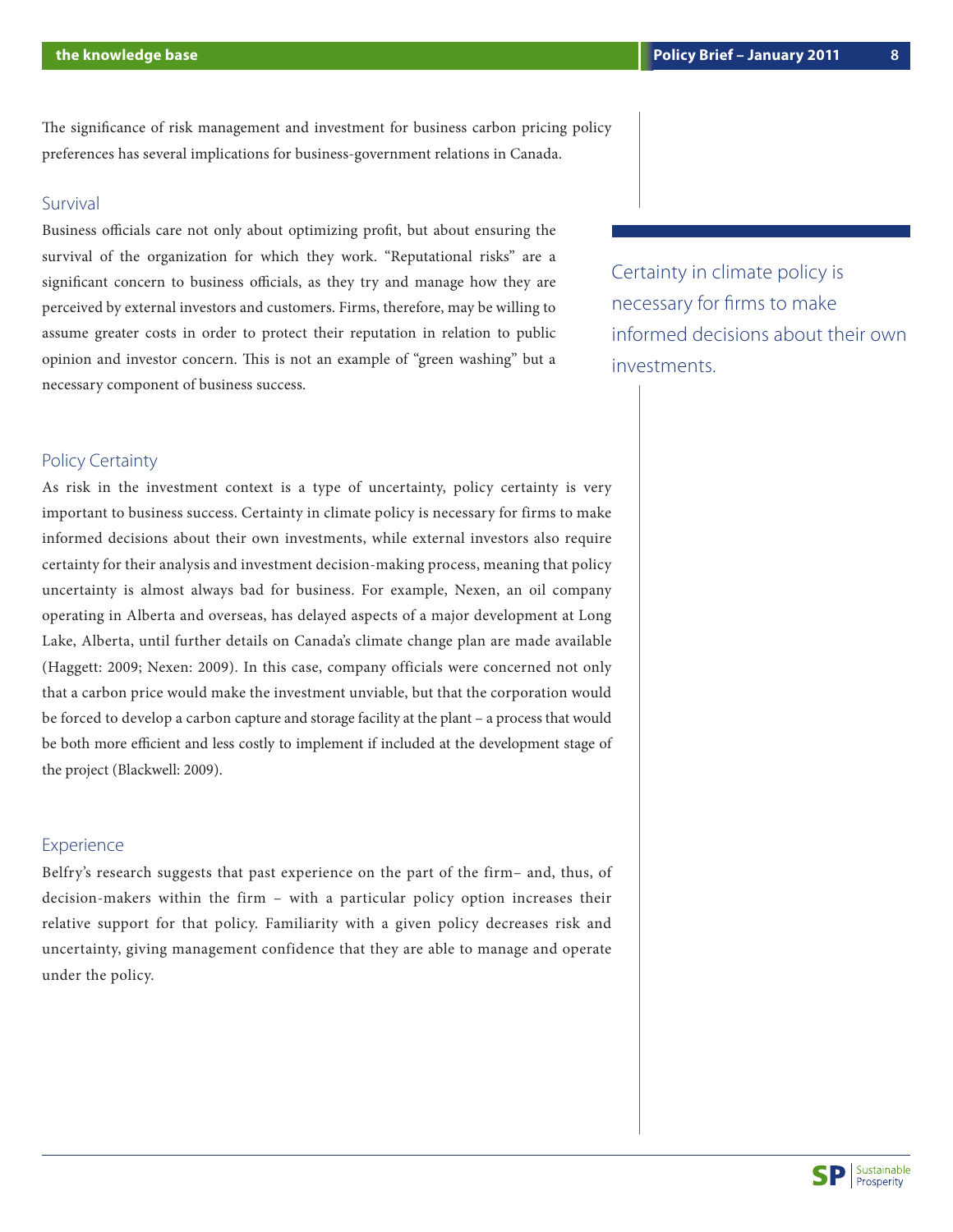## Implications for policy makers

On the issue of business preferences for carbon pricing in Canada, Sustainable Prosperity believes that the following conclusions are of direct relevance to policy makers:

- **1.** Business preferences for government policy are complex, and cannot accurately be predicted through a quick analysis of the costs associated with a given policy instrument. Costs are not necessarily the primary concern of corporate decision-makers.
- **2.** The current tone of uncertainty surrounding federal climate policy in Canada creates risk for the business community, as companies and investors need to be able to make predictions about the future for sound risk management and planning. As such, there is wide support in the energy and carbon intensive industries for the implementation of a carbon pricing policy in Canada.
- **3.** To influence the business community towards acceptance of a carbon pricing policy, policymakers should also appeal to their concern for risk management and increased policy certainty, not only cost minimization.